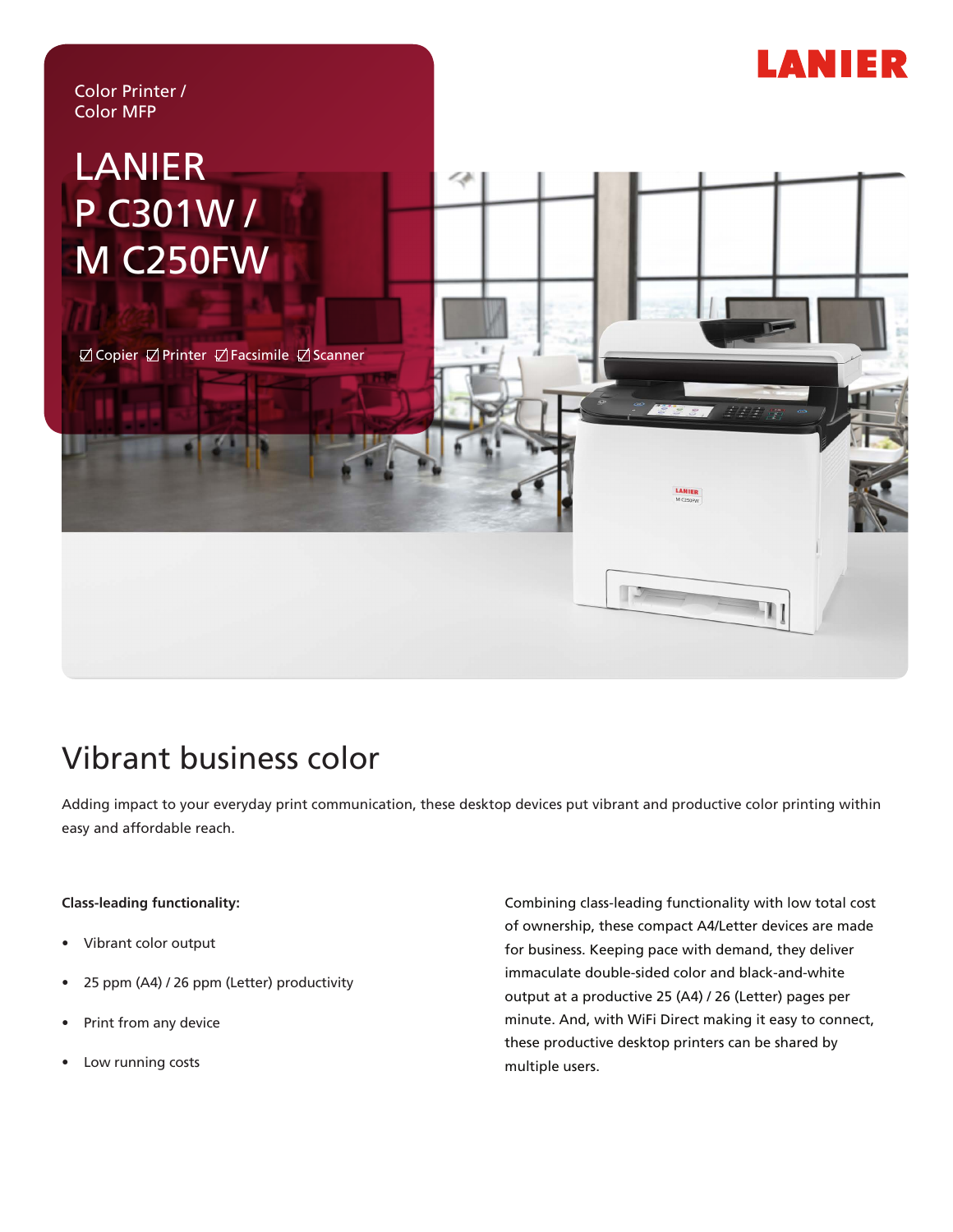#### **Productive time-saving features:**

- Printer and/or 4-in-1 MFP
- Color touchscreen panel
- Fast, single-pass scanner
- Optional 2nd paper tray



To simplify your print environment, Lanier offers single and multi-function versions of the same advanced print engine. The M C250FW is a compact fax-enabled 4-in-1 MFP. Its large color touchscreen panel simplifies operation and, to save time, the integral Single Pass Document Feeder (SPDF) quickly scans double-sided originals in a single pass. The optional second paper tray expands capacity and enables different sizes and types of paper to be held on hand in the optional tray, ready for use.

#### **Easy installation and support:**

- Windows®, Mac® and Linux™
- AirPrint™, Mopria and GCP
- Near Field Communication
- High Yield Toner Cartridges

Easy to install, they will work seamlessly in virtually any environment. Windows®, Mac® and even Linux™ are supported and, to improve access, users can connect using AirPrint™, Mopria and Google™ Cloud Print. And, with WiFi Direct and Near Field Communication (NFC) built in, it has never been easier to join a network. These energy efficient printers are ENERGY STAR® certified and EPEAT® Silver rated to help reduce environmental footprints. Plus, with their ultra high yield cartridges extending print cycles and reducing costs, these reliable desktop devices offer best-inclass total costs of ownership.

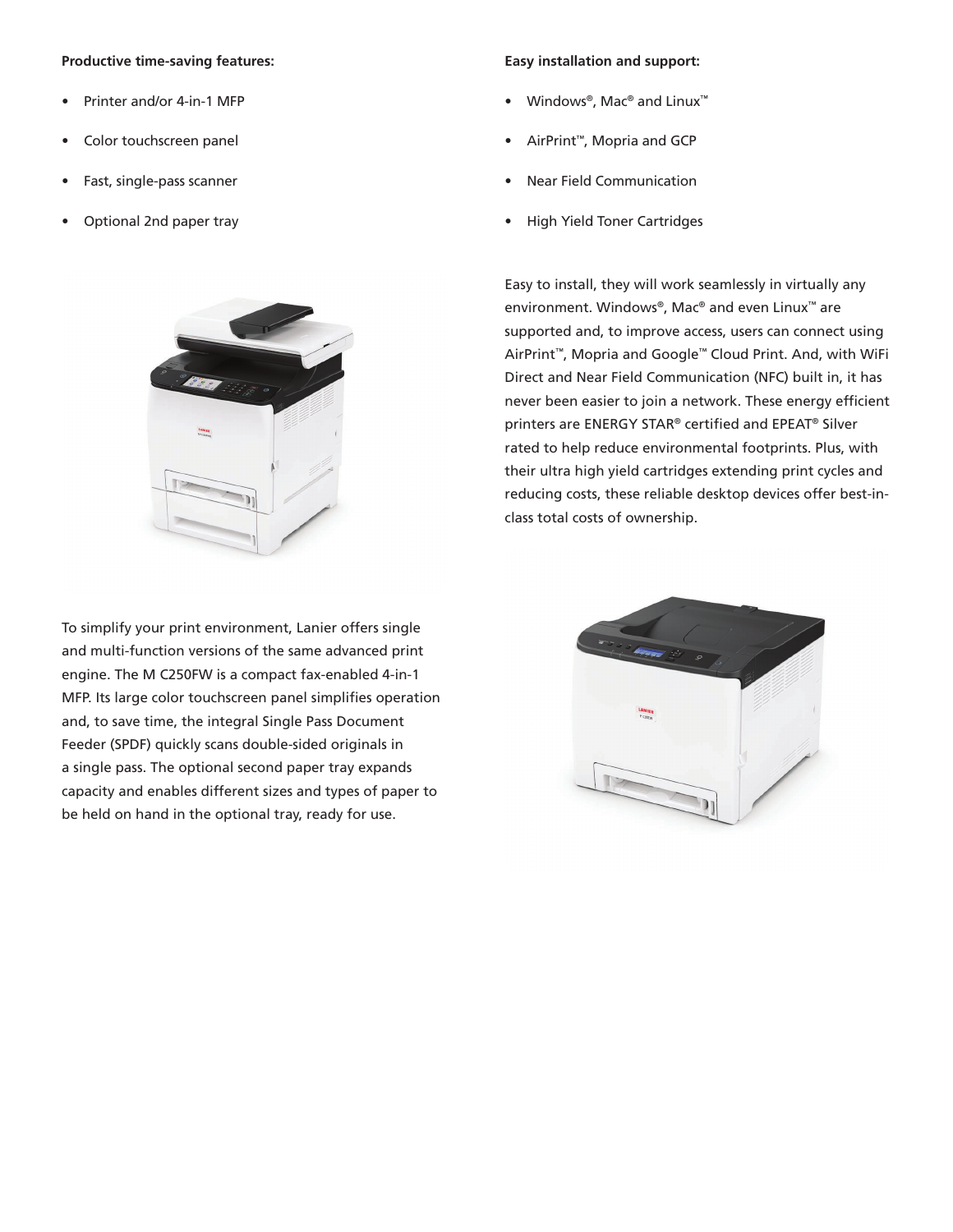## **LANIER M C250FW / P C301W**

MAIN SPECIFICATIONS

|                                   | <b>M C250FW</b>                                                                      | P C301W                                                                        |  |  |
|-----------------------------------|--------------------------------------------------------------------------------------|--------------------------------------------------------------------------------|--|--|
| <b>GENERAL</b>                    |                                                                                      |                                                                                |  |  |
| Configuration                     |                                                                                      | Desktop                                                                        |  |  |
| Technology                        |                                                                                      | Laser                                                                          |  |  |
| Warm-up time                      |                                                                                      | 20 seconds                                                                     |  |  |
| First output speed: B/W           |                                                                                      | 9.4 seconds (A4 / LT SEF)                                                      |  |  |
| First output speed: full color    |                                                                                      | 9.8 seconds (A4 / LT SEF)                                                      |  |  |
| Continuous output speed           |                                                                                      | 25 ppm (A4) / 26 ppm (Letter)                                                  |  |  |
| Memory: standard                  |                                                                                      | 256 MB                                                                         |  |  |
| Memory: maximum                   |                                                                                      | 256 MB                                                                         |  |  |
| SPDF capacity                     | 50 sheets                                                                            |                                                                                |  |  |
| Duty cycle                        |                                                                                      | 65,000                                                                         |  |  |
| Duplex                            |                                                                                      | Yes                                                                            |  |  |
| Weight                            | 66.1 lbs. (30 kg)                                                                    | 55.1 lbs. (25 kg)                                                              |  |  |
| Dimensions: W x D x H             | 16.5" x 19.4" x 18.6" (420 x 493 x 473 mm)                                           | 15.7" x 17.7" x 13.1" (400 x 450 x 334 mm)                                     |  |  |
| Power source                      |                                                                                      | 120 - 127V 60 Hz                                                               |  |  |
| <b>COPIER (M C250FW ONLY)</b>     |                                                                                      |                                                                                |  |  |
| First copy speed                  | Black: 15 seconds or less (A4 / LT SEF)                                              |                                                                                |  |  |
| Multiple copying                  | Full color: 19 seconds or less (A4 / LT SEF)                                         |                                                                                |  |  |
| Resolution                        | Up to 99 copies<br>Platen: 600 x 600 dpi                                             |                                                                                |  |  |
|                                   | SPDF: 300 x 600 dpi                                                                  |                                                                                |  |  |
| Zoom                              | From 25% to 400% in 1% steps                                                         |                                                                                |  |  |
| <b>PRINTER (STANDARD)</b>         |                                                                                      |                                                                                |  |  |
| CPU                               | 400MHz                                                                               | 350MHz                                                                         |  |  |
| Printing process                  | Laser beam scanning, electro-photographic printing                                   |                                                                                |  |  |
| Printer language: standard        |                                                                                      | PCL5c, PCL6, PostScript® 3 <sup>m</sup> emulated                               |  |  |
| Print resolution: maximum         |                                                                                      | 2,400 x 600 dpi                                                                |  |  |
| Fonts: standard                   |                                                                                      | PCL (80 fonts), PS3 (80 fonts)                                                 |  |  |
| Standard interfaces               |                                                                                      | Ethernet 10 base-T/100 base-TX, Wireless LAN (IEEE 802.11 a/b/g/n/ac), USB 2.0 |  |  |
| Mobile printing capability        |                                                                                      | Apple AirPrint™, Mopria, Google™ Cloud Print                                   |  |  |
| Windows <sup>®</sup> environments | Windows® 7, Windows® 8.1, Windows® 10, Windows® Server 2008, Windows® Server 2008R2, |                                                                                |  |  |
|                                   |                                                                                      | Windows® Server 2012, Windows® Server 2012R2, Windows® Server 2016             |  |  |
| Mac OS environments               | Macintosh <sup>®</sup> OS X v10.10 - v10.13                                          |                                                                                |  |  |
| UNIX environments                 | Linux <sup>™</sup> environment                                                       |                                                                                |  |  |
| SCANNER (M C250FW ONLY)           |                                                                                      |                                                                                |  |  |
| Scanning: B/W                     | 21 ipm                                                                               |                                                                                |  |  |
| Scanning: full color              | 12 ipm                                                                               | $\overline{\phantom{0}}$                                                       |  |  |
| Resolution: standard              | 300 dpi                                                                              |                                                                                |  |  |
| Resolution: maximum               | 1,200 dpi                                                                            |                                                                                |  |  |
| Compression method                | B&W (TIFF (MH, MR, MMR), JPEG (Grayscale), PDF),<br>Color (PDF, JPEG)                |                                                                                |  |  |
| File formats                      | Single Page: TIFF, JPEG, PDF, High Compression PDF                                   |                                                                                |  |  |
| <b>Bundled drivers</b>            | Multi Page: TIFF, PDF, High Compression PDF<br>Network TWAIN                         |                                                                                |  |  |
| Scan modes                        | E-mail, Folder, USB                                                                  | —                                                                              |  |  |
|                                   |                                                                                      |                                                                                |  |  |
| FACSIMILE (M C250FW ONLY)         |                                                                                      |                                                                                |  |  |
| Circuit/Compatibility             | PSTN, PBX                                                                            |                                                                                |  |  |
| Transmission speed                | 3 seconds                                                                            | $\overbrace{\phantom{1232211}}$                                                |  |  |
| Modem speed: maximum              | 240 Kbps                                                                             |                                                                                |  |  |
| Compression method                | MH, MR, MMR, JBIG                                                                    |                                                                                |  |  |
| Scanning speed                    | Less than 20 spm (A4/LT SEF) (8 x 3.85)                                              |                                                                                |  |  |
| Page memory size                  | 2.5M bytes<br>(100 pages are stored with MMR / ITU#1 STD)                            |                                                                                |  |  |
| SAF memory size                   | Standard: 2.5MB                                                                      | $\overline{\phantom{0}}$                                                       |  |  |
| Internet fax                      | Standard                                                                             | $\overline{\phantom{0}}$                                                       |  |  |
| LAN fax                           | Standard                                                                             |                                                                                |  |  |